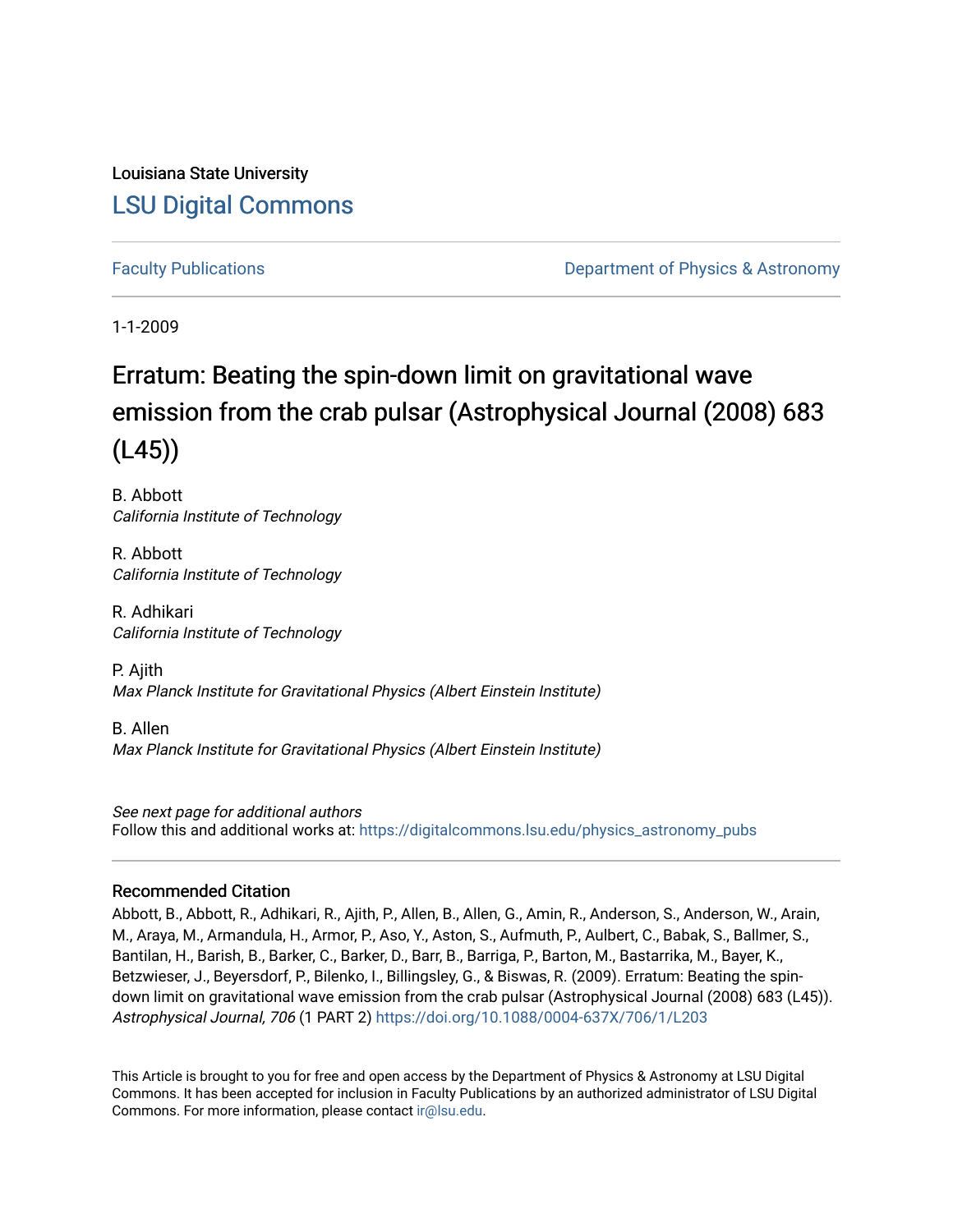## Authors

B. Abbott, R. Abbott, R. Adhikari, P. Ajith, B. Allen, G. Allen, R. Amin, S. B. Anderson, W. G. Anderson, M. A. Arain, M. Araya, H. Armandula, P. Armor, Y. Aso, S. Aston, P. Aufmuth, C. Aulbert, S. Babak, S. Ballmer, H. Bantilan, B. C. Barish, C. Barker, D. Barker, B. Barr, P. Barriga, M. A. Barton, M. Bastarrika, K. Bayer, J. Betzwieser, P. T. Beyersdorf, I. A. Bilenko, G. Billingsley, and R. Biswas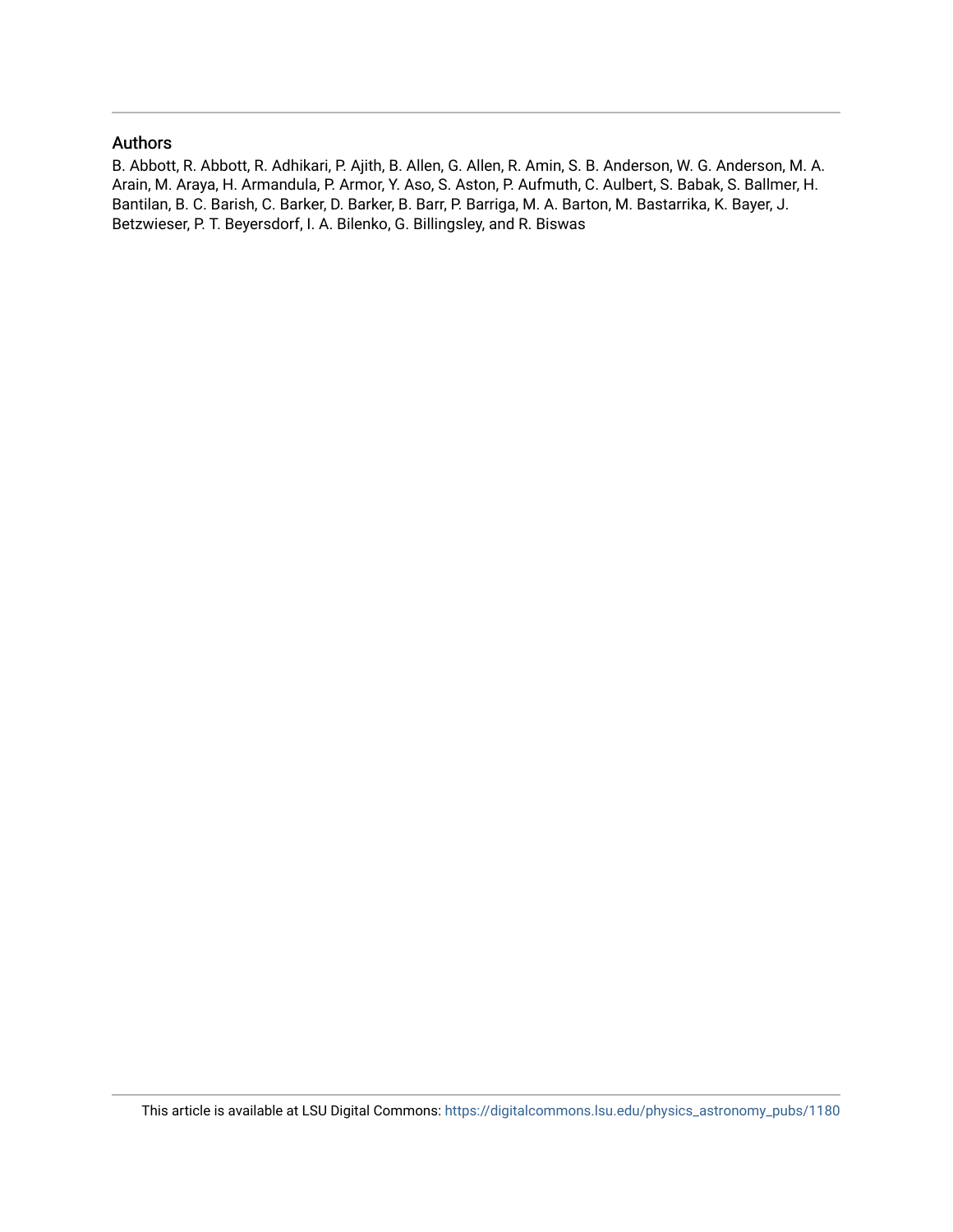#### ERRATUM: "BEATING THE SPIN-DOWN LIMIT ON GRAVITATIONAL WAVE EMISSION FROM THE CRAB PULSAR" [\(2008, ApJ, 683, L45\)](http://dx.doi.org/10.1086/591526)

B. Abbott<sup>1</sup>, R. Abbott<sup>1</sup>, R. Adhikari<sup>1</sup>, P. Ajith<sup>2</sup>, B. Allen<sup>2,3</sup>, G. Allen<sup>4</sup>, R. Amin<sup>5</sup>, S. B. Anderson<sup>1</sup>, W. G. Anderson<sup>3</sup>, M. A. ARAIN<sup>6</sup>, M. ARAYA<sup>1</sup>, H. ARMANDULA<sup>1</sup>, P. ARMOR<sup>3</sup>, Y. Aso<sup>7</sup>, S. Aston<sup>8</sup>, P. Aufmuth<sup>9</sup>, C. Aulbert<sup>2</sup>, S. Babak<sup>10</sup>, S. BALLMER<sup>1</sup>, H. BANTILAN<sup>11</sup>, B. C. BARISH<sup>1</sup>, C. BARKER<sup>12</sup>, D. BARKER<sup>12</sup>, B. BARR<sup>13</sup>, P. BARRIGA<sup>14</sup>, M. A. BARTON<sup>13</sup>, M. BASTARRIKA<sup>13</sup>, K. BAYER<sup>15</sup>, J. BETZWIESER<sup>1</sup>, P. T. BEYERSDORF<sup>16</sup>, I. A. BILENKO<sup>17</sup>, G. BILLINGSLEY<sup>1</sup>, R. BISWAS<sup>3</sup>, E. BLACK<sup>1</sup>, K. BLACKBURN<sup>1</sup>, L. BLACKBURN<sup>15</sup>, D. BLAIR<sup>14</sup>, B. BLAND<sup>12</sup>, T. P. BODIYA<sup>15</sup>, L. BOGUE<sup>18</sup>, R. BORK<sup>1</sup>, V. BOSCHI<sup>1</sup>, S. BOSE<sup>19</sup>, P. R. Brady<sup>3</sup>, V. B. Braginsky<sup>17</sup>, J. E. Brau<sup>20</sup>, M. Brinkmann<sup>2</sup>, A. Brooks<sup>1</sup>, D. A. Brown<sup>21</sup>, G. Brunet<sup>15</sup>, A. Bullington<sup>4</sup>, A. BUONANNO<sup>22</sup>, O. BURMEISTER<sup>2</sup>, R. L. BYER<sup>4</sup>, L. CADONATI<sup>23</sup>, G. CAGNOLI<sup>13</sup>, J. B. CAMP<sup>24</sup>, J. CANNIZZO<sup>24</sup>, K. CANNON<sup>1</sup>, J. Cao<sup>15</sup>, L. Cardenas<sup>1</sup>, T. Casebolt<sup>4</sup>, G. Castaldi<sup>25</sup>, C. Cepeda<sup>1</sup>, E. Chalkley<sup>13</sup>, P. Charlton<sup>26</sup>, S. Chatterji<sup>1</sup>, S. CHELKOWSKI<sup>8</sup>, Y. CHEN<sup>10,27</sup>, N. CHRISTENSEN<sup>11</sup>, D. CLARK<sup>4</sup>, J. CLARK<sup>13</sup>, T. COKELAER<sup>28</sup>, R. CONTE<sup>29</sup>, D. COOK<sup>12</sup>, T. CORBITT<sup>15</sup>, D. COYNE<sup>1</sup>, J. D. E. CREIGHTON<sup>3</sup>, A. CUMMING<sup>13</sup>, L. CUNNINGHAM<sup>13</sup>, R. M. CUTLER<sup>8</sup>, J. DALRYMPLE<sup>21</sup>, K. Danzmann<sup>9,2</sup>, G. Davies<sup>28</sup>, D. DeBra<sup>4</sup>, J. Degallaix<sup>10</sup>, M. Degree<sup>4</sup>, V. Dergachev<sup>30</sup>, S. Desai<sup>31</sup>, R. DeSalvo<sup>1</sup>, S. DHURANDHAR<sup>32</sup>, M. DÍAZ<sup>33</sup>, J. DICKSON<sup>34</sup>, A. DIETZ<sup>28</sup>, F. DONOVAN<sup>15</sup>, K. L. DOOLEY<sup>6</sup>, E. E. DOOMES<sup>35</sup>, R. W. P. DREVER<sup>36</sup>, I. DUKE<sup>15</sup>, J.-C. DUMAS<sup>14</sup>, R. J. DUPUIS<sup>1</sup>, J. G. DWYER<sup>7</sup>, C. ECHOLS<sup>1</sup>, A. EFFLER<sup>12</sup>, P. EHRENS<sup>1</sup>, E. ESPINOZA<sup>1</sup>, T. ETZEL<sup>1</sup>, T. EVANS<sup>18</sup>, S. FAIRHURST<sup>28</sup>, Y. FAN<sup>14</sup>, D. FAZI<sup>1</sup>, H. FEHRMANN<sup>2</sup>, M. M. FEJER<sup>4</sup>, L. S. FINN<sup>31</sup>, K. FLASCH<sup>3</sup>, N. FOTOPOULOS<sup>3</sup> A. Freise<sup>8</sup>, R. Frey<sup>20</sup>, T. Fricke<sup>1,37</sup>, P. Fritschel<sup>15</sup>, V. V. Frolov<sup>18</sup>, M. Fyffe<sup>18</sup>, J. Garofoli<sup>12</sup>, I. Gholami<sup>10</sup>, J. A. Giaime<sup>18,5</sup> S. GIAMPANIS<sup>37</sup>, K. D. GIARDINA<sup>18</sup>, K. GODA<sup>15</sup>, E. GOETZ<sup>30</sup>, L. GOGGIN<sup>1</sup>, G. GONZÁLEZ<sup>5</sup>, S. GOSSLER<sup>2</sup>, R. GOUATY<sup>5</sup>, A. GRANT<sup>13</sup>, S. Gras<sup>14</sup>, C. Gray<sup>12</sup>, M. Gray<sup>34</sup>, R. J. S. Greenhalgh<sup>38</sup>, A. M. Gretarsson<sup>39</sup>, F. Grimaldi<sup>15</sup>, R. Grosso<sup>33</sup>, H. Grote<sup>2</sup>, S. Grunewald<sup>10</sup>, M. Guenther<sup>12</sup>, E. K. Gustafson<sup>1</sup>, R. Gustafson<sup>30</sup>, B. Hage<sup>9</sup>, J. M. Hallam<sup>8</sup>, D. Hammer<sup>3</sup>, C. Hanna<sup>5</sup>, J. Hanson<sup>18</sup>, J. Harms<sup>2</sup>, G. Harry<sup>15</sup>, E. Harstad<sup>20</sup>, K. Hayama<sup>33</sup>, T. Hayler<sup>38</sup>, J. Heefner<sup>1</sup>, I. S. Heng<sup>13</sup>, M. Hennessy<sup>4</sup>, A. HEPTONSTALL<sup>13</sup>, M. HEWITSON<sup>2</sup>, S. HILD<sup>8</sup>, E. HIROSE<sup>21</sup>, D. HOAK<sup>18</sup>, D. HOSKEN<sup>40</sup>, J. HOUGH<sup>13</sup>, S. H. HUTTNER<sup>13</sup>, D. INGRAM<sup>12</sup>, M. Ito<sup>20</sup>, A. Ivanov<sup>1</sup>, B. Johnson<sup>12</sup>, W. W. Johnson<sup>5</sup>, D. I. Jones<sup>41</sup>, G. Jones<sup>28</sup>, R. Jones<sup>13</sup>, L. Ju<sup>14</sup>, P. Kalmus<sup>7</sup>, V. KALOGERA<sup>42</sup>, S. KAMAT<sup>7</sup>, J. KANNER<sup>22</sup>, D. KASPRZYK<sup>8</sup>, E. KATSAVOUNIDIS<sup>15</sup>, K. KAWABE<sup>12</sup>, S. KAWAMURA<sup>43</sup>, F. KAWAZOE<sup>43</sup>, W. Kells<sup>1</sup>, D. G. Keppel<sup>1</sup>, F. Ya. Khalili<sup>17</sup>, R. Khan<sup>7</sup>, E. Khazanov<sup>44</sup>, C. Kim<sup>42</sup>, P. King<sup>1</sup>, J. S. Kissel<sup>5</sup>, S. Klimenko<sup>6</sup>, K. KOKEYAMA<sup>43</sup>, V. KONDRASHOV<sup>1</sup>, R. K. KOPPARAPU<sup>31</sup>, D. KOZAK<sup>1</sup>, I. KOZHEVATOV<sup>44</sup>, B. KRISHNAN<sup>10</sup>, P. KWEE<sup>9</sup>, P. K. LAM<sup>34</sup>, M. LANDRY<sup>12</sup>, M. M. LANG<sup>31</sup>, B. LANTZ<sup>4</sup>, A. LAZZARINI<sup>1</sup>, M. LEI<sup>1</sup>, N. LEINDECKER<sup>4</sup>, V. LEONHARDT<sup>43</sup>, I. LEONOR<sup>20</sup>, K. LIBBRECHT<sup>1</sup>, H. LIN<sup>6</sup>, P. LINDQUIST<sup>1</sup>, N. A. LOCKERBIE<sup>45</sup>, D. LODHIA<sup>8</sup>, M. LORMAND<sup>18</sup>, P. LU<sup>4</sup>, M. LUBINSKI<sup>12</sup>, A. Lucianetti<sup>6</sup>, H. Lück<sup>9,2</sup>, B. Machenschalk<sup>2</sup>, M. MacInnis<sup>15</sup>, M. Mageswaran<sup>1</sup>, K. Mailand<sup>1</sup>, V. Mandic<sup>46</sup>, S. Márka<sup>7</sup>, Z. Márka<sup>7</sup>, A. Markosyan<sup>4</sup>, J. Markowitz<sup>15</sup>, E. Maros<sup>1</sup>, I. Martin<sup>13</sup>, R. M. Martin<sup>6</sup>, J. N. Marx<sup>1</sup>, K. Mason<sup>15</sup>, F. MATICHARD<sup>5</sup>, L. MATONE<sup>7</sup>, R. MATZNER<sup>47</sup>, N. MAVALVALA<sup>15</sup>, R. McCarthy<sup>12</sup>, D. E. McClelland<sup>34</sup>, S. C. McGuire<sup>35</sup>, M. McHugh<sup>48</sup>, G. McIntyre<sup>1</sup>, G. McIvor<sup>47</sup>, D. McKechan<sup>28</sup>, K. McKenzie<sup>34</sup>, T. Meier<sup>9</sup>, A. Melissinos<sup>37</sup>, G. Mendell<sup>12</sup>, R. A. Mercer<sup>6</sup>, S. Meshkov<sup>1</sup>, C. J. Messenger<sup>2</sup>, D. Meyers<sup>1</sup>, J. Miller<sup>13,1</sup>, J. Minelli<sup>31</sup>, S. Mitra<sup>32</sup>, V. P. Mitrofanov<sup>17</sup>, G. MITSELMAKHER<sup>6</sup>, R. MITTLEMAN<sup>15</sup>, O. MIYAKAWA<sup>1</sup>, B. Moe<sup>3</sup>, S. Mohanty<sup>33</sup>, G. Moreno<sup>12</sup>, K. Mossavi<sup>2</sup>, C. MowLowry<sup>34</sup>, G. MUELLER<sup>6</sup>, S. MUKHERJEE<sup>33</sup>, H. MUKHOPADHYAY<sup>32</sup>, H. MÜLLER-EBHARDT<sup>2</sup>, J. MUNCH<sup>40</sup>, P. MURRAY<sup>13</sup>, E. MYERS<sup>12</sup>, J. Myers<sup>12</sup>, T. Nash<sup>1</sup>, J. Nelson<sup>13</sup>, G. Newton<sup>13</sup>, A. Nishizawa<sup>43</sup>, K. Numata<sup>24</sup>, J. O'Dell<sup>38</sup>, G. Ogin<sup>1</sup>, B. O'Reilly<sup>18</sup>, R. O'SHAUGHNESSY<sup>31</sup>, D. J. OTTAWAY<sup>15</sup>, R. S. OTTENS<sup>6</sup>, H. OVERMIER<sup>18</sup>, B. J. OWEN<sup>31</sup>, Y. PAN<sup>22</sup>, C. PANKOW<sup>6</sup>, M. A. PAPA<sup>10,3</sup>, V. Parameshwaraiah<sup>12</sup>, P. Patel<sup>1</sup>, M. Pedraza<sup>1</sup>, S. Penn<sup>49</sup>, A. Perreca<sup>8</sup>, T. Petrie<sup>31</sup>, I. M. Pinto<sup>25</sup>, M. Pitkin<sup>13</sup>, H. J. PLETSCH<sup>2</sup>, M. V. PLISSI<sup>13</sup>, F. POSTIGLIONE<sup>29</sup>, M. PRINCIPE<sup>25</sup>, R. PRIX<sup>2</sup>, V. QUETSCHKE<sup>6</sup>, F. RAAB<sup>12</sup>, D. S. RABELING<sup>34</sup>, H. RADKINS<sup>12</sup>, N. RAINER<sup>2</sup>, M. RAKHMANOV<sup>50</sup>, M. RAMSUNDER<sup>31</sup>, H. REHBEIN<sup>2</sup>, S. REID<sup>13</sup>, D. H. REITZE<sup>6</sup>, R. RIESEN<sup>18</sup>, K. RILES<sup>30</sup>, B. RIVERA<sup>12</sup>, N. A. ROBERTSON<sup>1, 13</sup>, C. ROBINSON<sup>28</sup>, E. L. ROBINSON<sup>8</sup>, S. RODDY<sup>18</sup>, A. RODRIGUEZ<sup>5</sup>, A. M. ROGAN<sup>19</sup>, J. ROLLINS<sup>7</sup>, J. D. ROMANO<sup>33</sup>, J. ROMIE<sup>18</sup>, R. ROUTE<sup>4</sup>, S. ROWAN<sup>13</sup>, A. RÜDIGER<sup>2</sup>, L. RUET<sup>15</sup>, P. RUSSELL<sup>1</sup>, K. RYAN<sup>12</sup>, S. SAKATA<sup>43</sup>, M. SAMIDI<sup>1</sup>, L. SANCHO DE LA JORDANA<sup>51</sup>, V. SANDBERG<sup>12</sup>, V. SANNIBALE<sup>1</sup>, S. SARAF<sup>52</sup>, P. SARIN<sup>15</sup>, B. S. SATHYAPRAKASH<sup>28</sup>, S. SATO<sup>43</sup>, P. R. SAULSON<sup>21</sup>, R. SAVAGE<sup>12</sup>, P. SAVOV<sup>27</sup>, S. W. SCHEDIWY<sup>14</sup>, R. SCHILLING<sup>2</sup>, R. SCHNABEL<sup>2</sup>, R. SCHOFIELD<sup>20</sup>, B. F. SCHUTZ<sup>10,28</sup>, P. SCHWINBERG<sup>12</sup>, S. M. SCOTT<sup>34</sup>, A. C. SEARLE<sup>34</sup>, B. SEARS<sup>1</sup>, F. SEIFERT<sup>2</sup>, D. SELLERS<sup>18</sup>, A. S. SENGUPTA<sup>1</sup>, P. SHAWHAN<sup>22</sup>, D. H. SHOEMAKER<sup>15</sup>, A. SIBLEY<sup>18</sup>, X. SIEMENS<sup>3</sup>, D. SIGG<sup>12</sup>, S. SINHA<sup>4</sup>, A. M. SINTES<sup>51,10</sup>, B. J. J. SLAGMOLEN<sup>34</sup>, J. SLUTSKY<sup>5</sup>, J. R. SMITH<sup>21</sup>, M. R. SMITH<sup>1</sup>, N. D. SMITH<sup>15</sup>, K. SOMIYA<sup>2,10</sup>, B. SORAZU<sup>13</sup>, L. C. STEIN<sup>15</sup>, A. STOCHINO<sup>1</sup>, R. STONE<sup>33</sup>, K. A. STRAIN<sup>13</sup>, D. M. STROM<sup>20</sup>, A. STUVER<sup>18</sup>, T. Z. SUMMERSCALES<sup>53</sup>, K.-X. SUN<sup>4</sup>, M. SUNG<sup>5</sup>, P. J. SUTTON<sup>28</sup>, H. TAKAHASHI<sup>10</sup>, D. B. TANNER<sup>6</sup>, R. TAYLOR<sup>1</sup>, R. TAYLOR<sup>13</sup>, J. THACKER<sup>18</sup>, K. A. THORNE<sup>31</sup>, K. S. Thorne<sup>27</sup>, A. Thüring<sup>9</sup>, K. V. Tokmakov<sup>13</sup>, C. Torres<sup>18</sup>, C. Torrie<sup>13</sup>, G. Traylor<sup>18</sup>, M. Trias<sup>51</sup>, W. Tyler<sup>1</sup>, D. Ugolini<sup>54</sup>, J. Ulmen<sup>4</sup>, K. Urbanek<sup>4</sup>, H. Vahlbruch<sup>9</sup>, C. Van Den Broeck<sup>28</sup>, M. van der Sluys<sup>42</sup>, S. Vass<sup>1</sup>, R. Vaulin<sup>3</sup>, A. Vecchio<sup>8</sup>, J. Veitch<sup>8</sup>, P. Veitch<sup>40</sup>, A. Villar<sup>1</sup>, C. Vorvick<sup>12</sup>, S. P. Vyachanin<sup>17</sup>, S. J. Waldman<sup>1</sup>, L. Wallace<sup>1</sup>, H. WARD<sup>13</sup>, R. WARD<sup>1</sup>, M. WEINERT<sup>2</sup>, A. WEINSTEIN<sup>1</sup>, R. WEISS<sup>15</sup>, S. WEN<sup>5</sup>, K. WETTE<sup>34</sup>, J. T. WHELAN<sup>10</sup>, S. E. WHITCOMB<sup>1</sup>, B. F. Whiting<sup>6</sup>, C. Wilkinson<sup>12</sup>, P. A. Willems<sup>1</sup>, H. R. Williams<sup>31</sup>, L. Williams<sup>6</sup>, B. Willke<sup>9,2</sup>, I. Wilmut<sup>38</sup>, W. Winkler<sup>2</sup>,